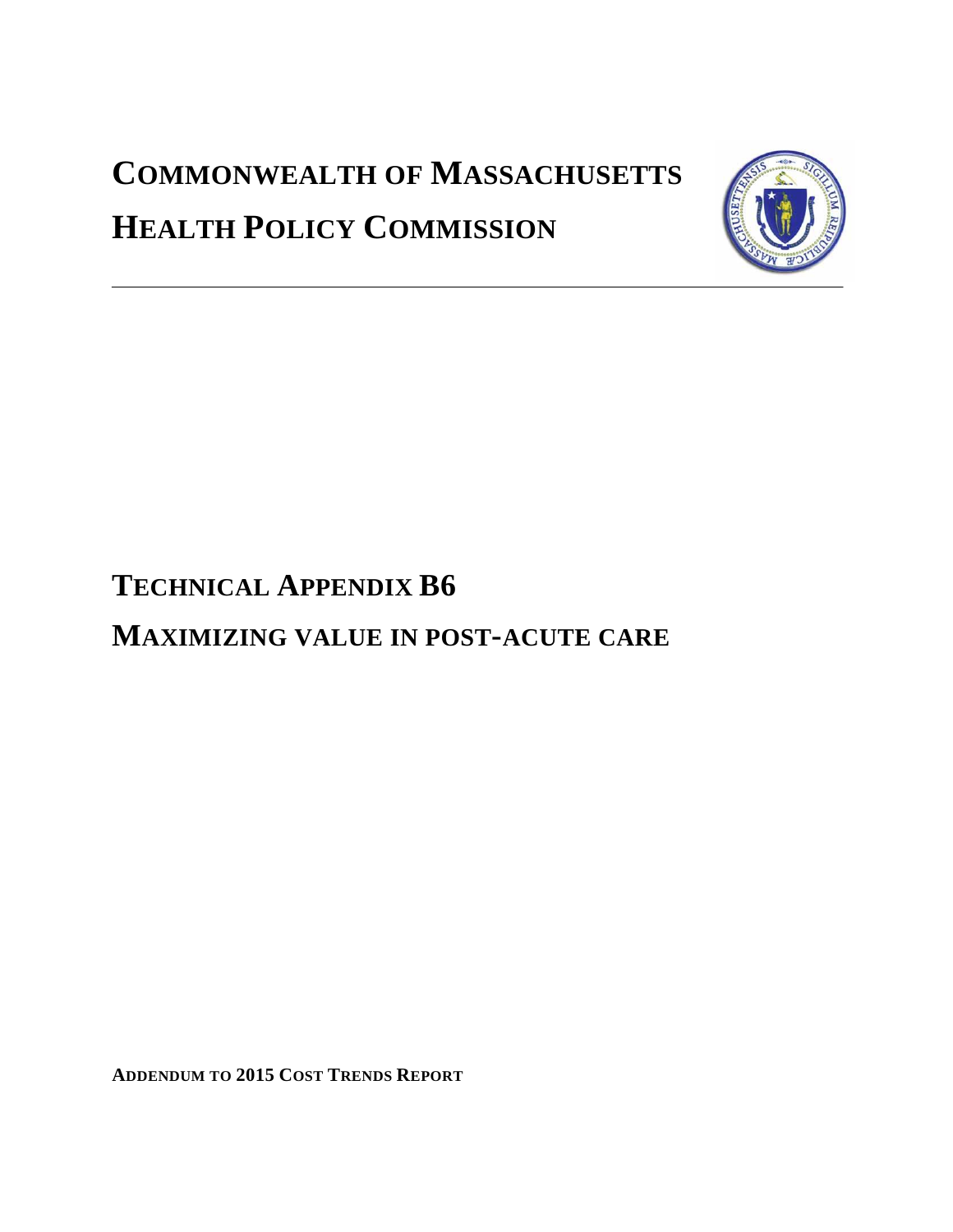### **Table of Contents**

| 3 Risk-adjusted institutional PAC use following joint replacement surgery (DRG 470) within |  |
|--------------------------------------------------------------------------------------------|--|
|                                                                                            |  |
|                                                                                            |  |
|                                                                                            |  |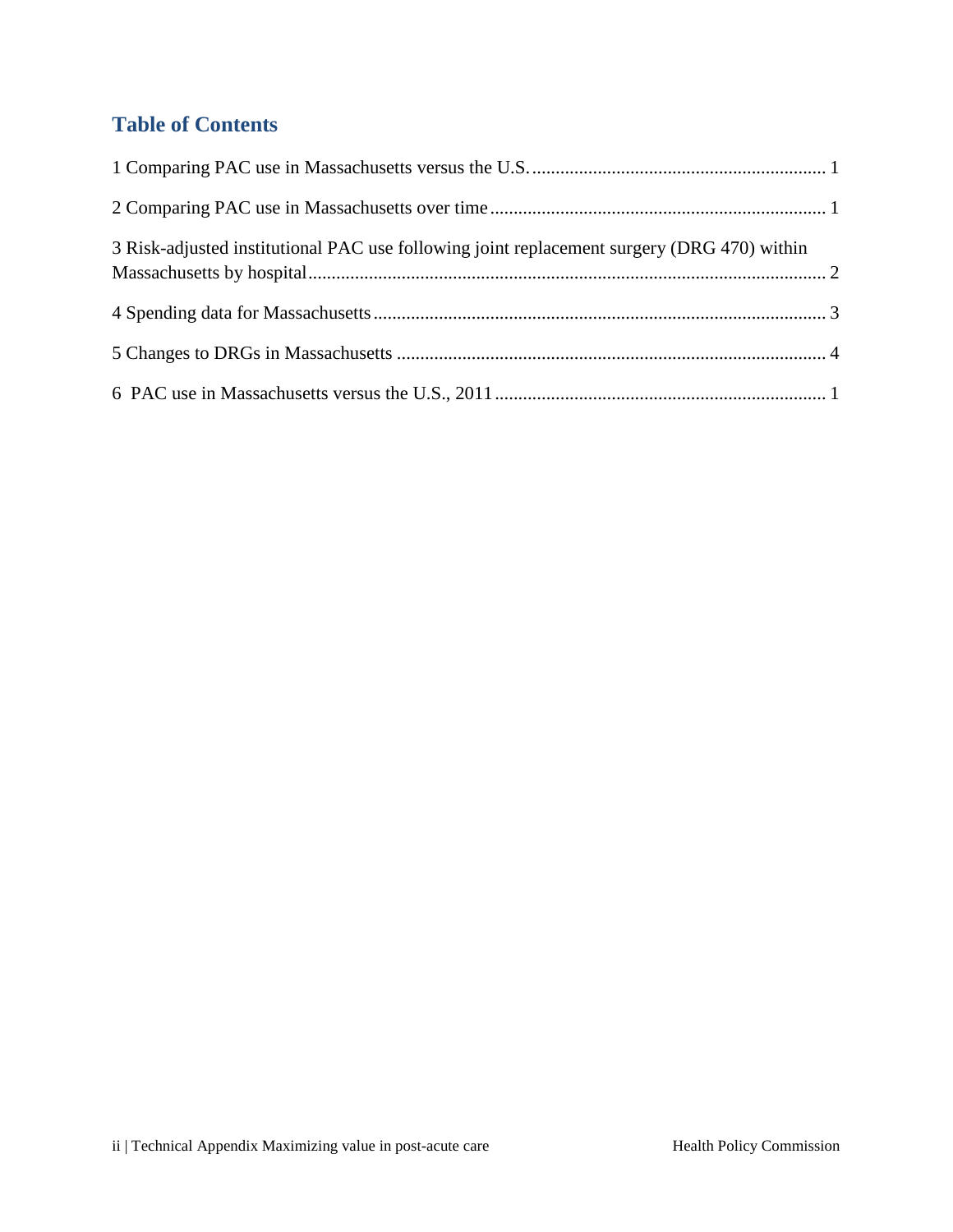#### <span id="page-2-0"></span>**1 Comparing PAC use in Massachusetts versus the U.S.**

For Exhibits 10.1 and 10.4, we used the Healthcare Cost and Utilization Project's (HCUP) 2012 Massachusetts State Inpatient and National Inpatient Sample to create a dataset that included patients discharged to routine care or some form of post-acute care (PAC). HCUP uses the following discharge destinations: "home health care," "routine," "skilled nursing facilities (SNF)", "intermediate care facility (ICF)", and "short-term hospital." We grouped these into the following categories:

- 1. Routine: ("routine")
- 2. Home health care: ("home health care")
- 3. Institutional: ("skilled nursing facilities (SNF)", "intermediate care facility (ICF)", and "short-term hospital")

We evaluated the distribution of discharges by total discharges and also grouped results by payer: Medicaid, Medicare, and Commercial. We evaluated results for all Diagnosis Related Groups (DRGs) and also for DRG 470 (major joint replacement or reattachment of lower extremity without major comorbidity or complication). We presented "actual" results, rather than a risk-adjusted comparison.

#### <span id="page-2-1"></span>**2 Comparing PAC use in Massachusetts over time**

For Exhibits 10.2, 10.6, and 10.8, we used the Massachusetts Health Data Consortium's (MHDC) 2010-2013 inpatient discharge databases and the Center for Health Information and Analysis' (CHIA) Inpatient Discharge Database 2014to compare rates of PAC discharges. We limited our sample to Massachusetts residents who were at least 18 years of age with the following discharge destinations in MHDC: home/routine, long-term care hospital, rehabilitation facility or hospital, rehabilitation hospital, skilled nursing facility, home health agency, and home/IV therapy. Due to coding inconsistency, UMass Memorial Medical Center was removed from the dataset. We also limited the analysis to DRGs that had at least two dischargers per year from 2010 to 2014. Based on input from providers, we assumed that discharges to "skilled nursing facility" versus "inpatient rehabilitation facility" versus "long-term care hospital" were not coded accurately enough to ensure meaningful results by this level of provider type. Therefore, we grouped MHDC discharges into the following categories:

- 1. Routine: ("home/routine")
- 2. Home health care: ("home health agency" and "home/IV therapy")
- 3. Institutional: ("long-term care hospital" / "rehabilitation facility or hospital" and "rehabilitation hospital"/ "skilled nursing facility")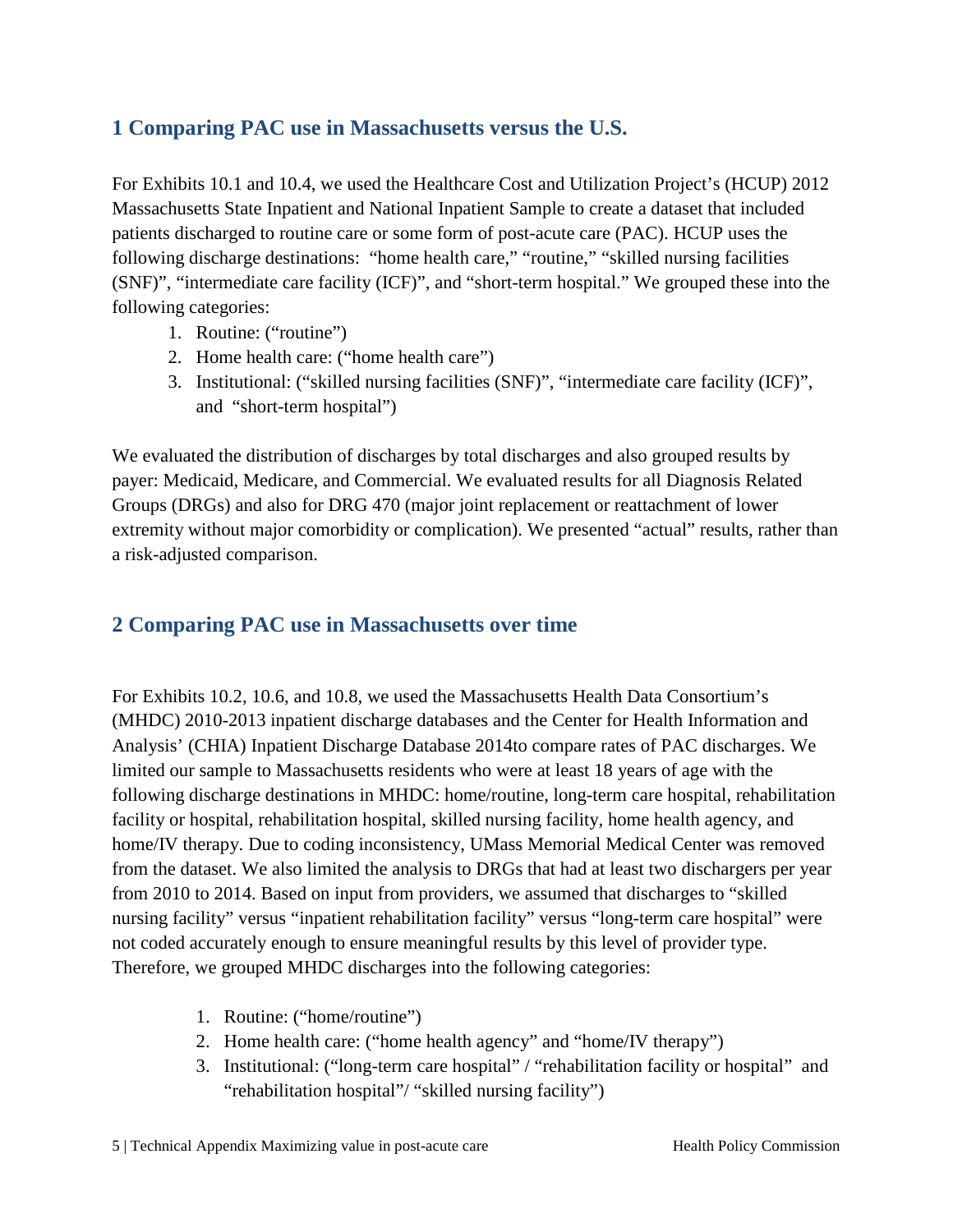For Exhibit 10.6, PAC use in Massachusetts over time for DRG 470, we chose to present "actual" results rather than risk-adjusted comparisons.

For the adjusted PAC rate per year (Exhibit 10.2), we adjusted for change in case mix over time. To do so, we created a case mix weight by summing the volume of each individual DRG from 2010-2014 and then dividing it by the total number of all discharges per year. Each DRG's weight was then held constant across all years  $[{\rm PAC}_t^{\text{adj}} = {\rm SUM}_k$  (wt<sub>k</sub>\*rate<sub>kt</sub>), where k is a DRG and t is time].

Using the patient sample and discharge categories described above, as well as the case mix weight, we also evaluated the distribution of discharge destination by hospital type, shown in Exhibit 10.8. For our definition of academic medical centers (AMCs) vs Teaching vs Community hospitals please see the **Technical Appendix A: "Acute care hospitals in Massachusetts by type of hospital."**

### <span id="page-3-0"></span>**3 Risk-adjusted institutional PAC use following joint replacement surgery (DRG 470) within Massachusetts by hospital**

For Exhibits 10.5 and 10.7 we used Massachusetts Health Data Consortium's (MHDC) 2010- 2013 inpatient discharge databases and CHIA's Inpatient Discharge Database 2014 with the same patient sample and discharge categories described in the section above. We evaluated the probability of discharge to an institutional setting versus to home health or routine. Hospital effects were calculated using a logistic regression that included the following covariates: age, sex, payer group, income, admit source of the patient, and length of stay. New England Baptist Hospital was the only specialty hospital included in the analysis, given its unique specialization in orthopedic surgery.

Using the methods above, we also calculated the range of hospital-level variation in discharges to institutional PAC from 2010- 2014, looking at both the difference between the  $10<sup>th</sup>$  and  $90<sup>th</sup>$ percentile as well as the difference between the  $25<sup>th</sup>$  and  $75<sup>th</sup>$  percentile.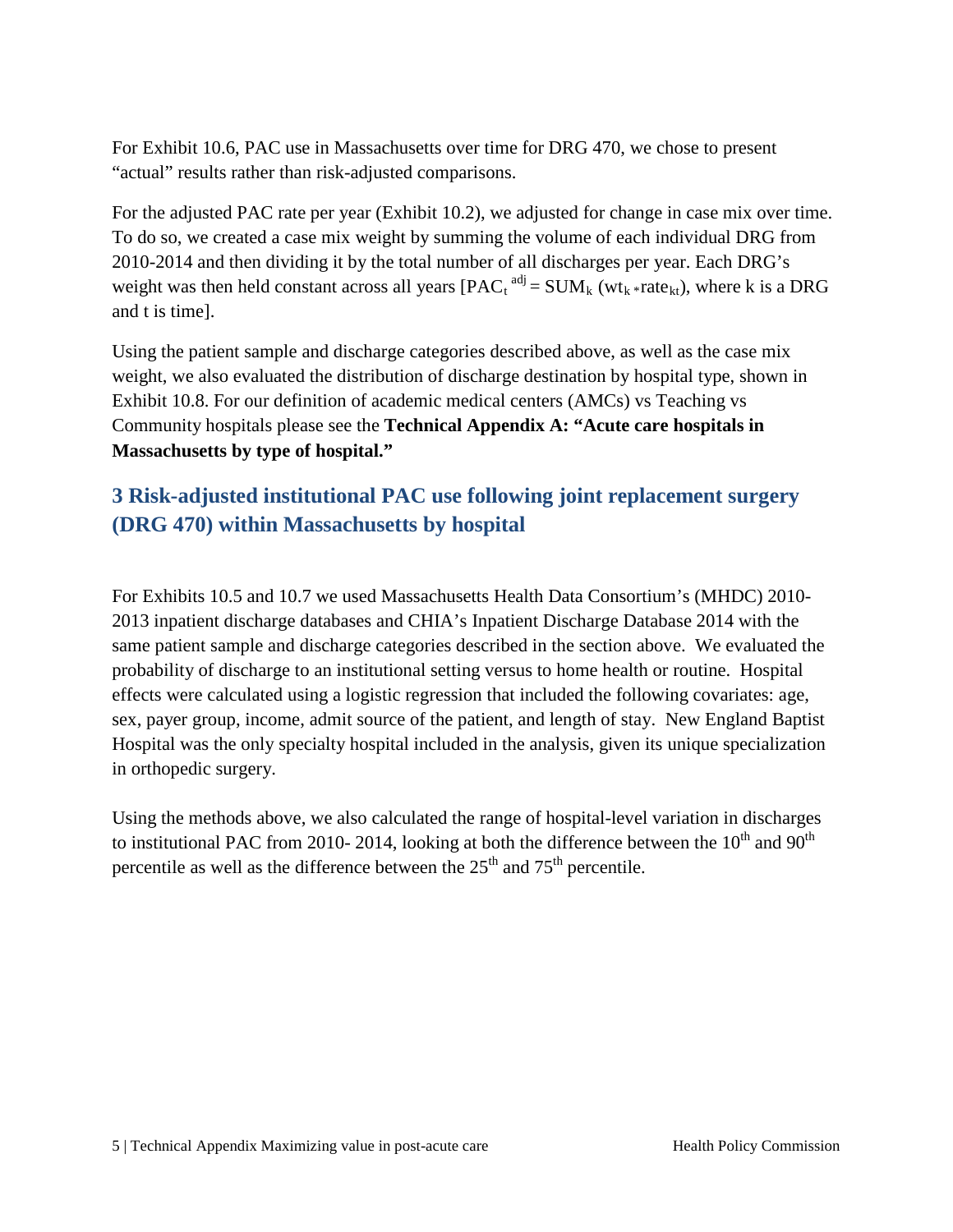| Probability of discharge to institutional PAC, 2010-2014 |      |       |      |       |       |  |  |  |  |  |  |
|----------------------------------------------------------|------|-------|------|-------|-------|--|--|--|--|--|--|
|                                                          | 2010 | 2011  | 2012 | 2013  | 2014  |  |  |  |  |  |  |
| 10th percentile                                          | 3.1% | 4.8%  | 3.3% | 6.0%  | 6.5%  |  |  |  |  |  |  |
| 90th percentile                                          | 8.3% | 11.0% | 7.4% | 11.7% | 13.6% |  |  |  |  |  |  |
| <b>Difference</b>                                        | 5.2% | 6.2%  | 4.0% | 5.8%  | 7.1%  |  |  |  |  |  |  |
|                                                          |      |       |      |       |       |  |  |  |  |  |  |
|                                                          | 2010 | 2011  | 2013 | 2014  |       |  |  |  |  |  |  |
| 25th percentile                                          | 5.1% | 6.5%  | 4.3% | 7.0%  | 7.4%  |  |  |  |  |  |  |
| 75th percentile                                          | 7.3% | 9.8%  | 6.2% | 10.2% | 10.9% |  |  |  |  |  |  |
| Difference                                               | 2.3% | 3.3%  | 1.9% | 3.2%  | 3.5%  |  |  |  |  |  |  |

For Exhibit 10.7 we ranked (highest to lowest) hospitals by their rate of institutional PAC use in 2010. Hospitals with fewer than 15 joint replacement discharges in 2010 were excluded from the analysis.

#### <span id="page-4-0"></span>**4 Spending data for Massachusetts**

For Exhibits 10.3 and 10.9, we contracted with Mathematica Policy Research to work with the 2011 and 2013 All-Payer Claims Database. Estimates included PAC utilization through December 31 of each year, for services starting within 60 days of an acute hospital discharge on or after January 1 during that calendar year. Spending estimates did not include use of skilled nursing facility (SNF), inpatient rehabilitation facility (IRF), long-term care hospitals (LTCH) or home health services without a preceding hospital stay within 60 days of service initiation. Total PAC spending estimates in the chapter included spending per Medicare FFS beneficiaries and commercial spending on home health, SNFs, IRFs, and LTCHs in Massachusetts. Spending included insurer and beneficiary payments for services.

We presented results on total spending and mean spending per user. To calculate mean estimate spending per user, we averaged the spending per user within each PAC category. In other words, if a given beneficiary had 5 SNF stays in a year, the numerator would be spending for the 5 stays and the denominator would be one patient. Further, if in one year a given beneficiary had 3 SNF stays and 1 IRF stay, he/she would be counted as a separate user for each of those subcategories, but counted as one user for the institutional PAC category denominator. Likewise, for 2 SNF stays and 3 home health episodes, the denominator would again be one user for "All PAC".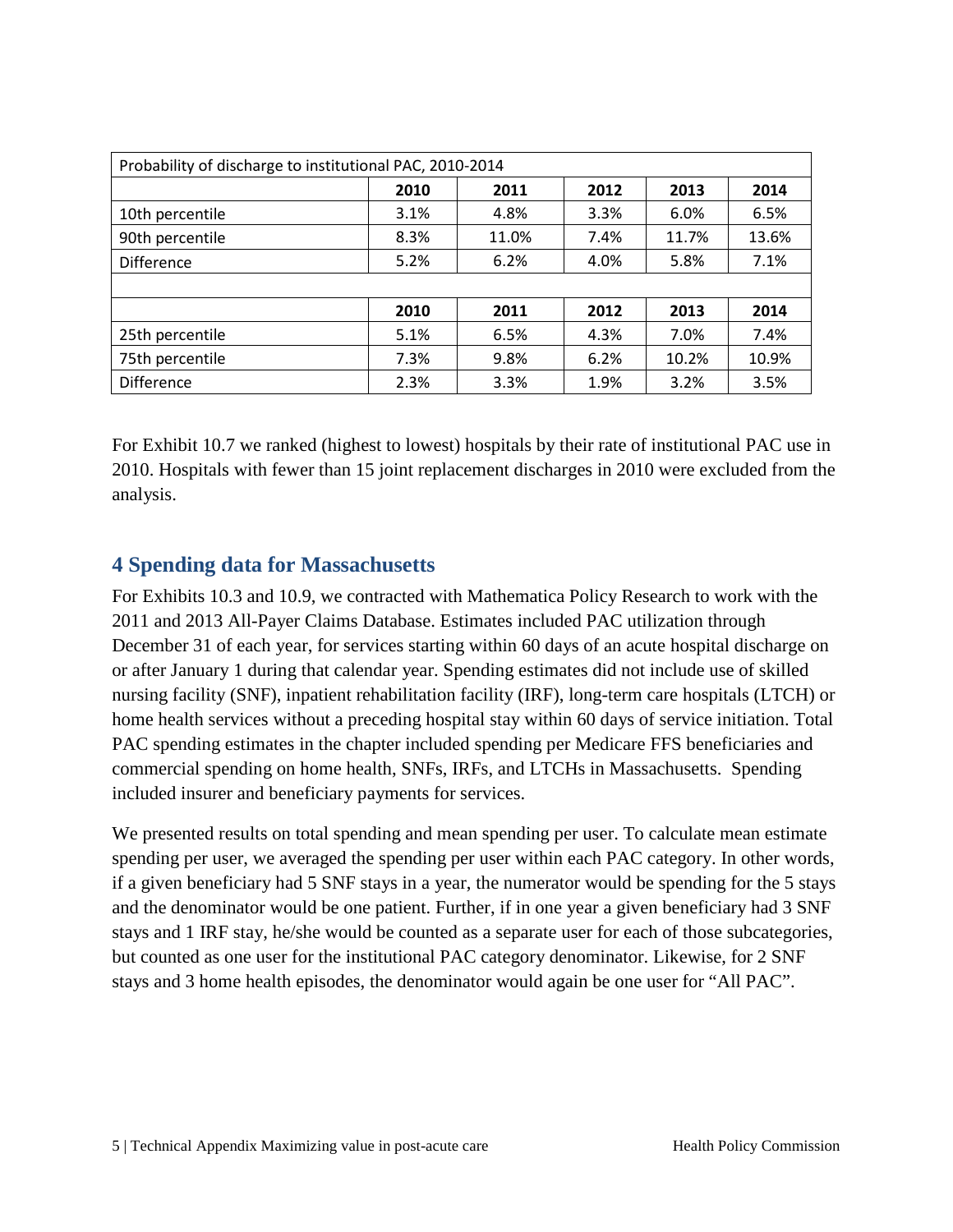#### <span id="page-5-0"></span>**5 Changes to DRGs in Massachusetts**

We conducted a time trend analysis of discharge to institutional care, from 2010 to 2014, for the most common DRGs. The most common DRGs were defined as the top 20 DRGs in terms of volume in 2010. The data below represents "actual" results and are not risk-adjusted. It shows the percentage of patients discharged to an institutional setting, as opposed to home health or routine care.

| Top 20 Most Common DRGs in 2010 |                                                              |             |       |       |       |       |                                     |  |  |  |
|---------------------------------|--------------------------------------------------------------|-------------|-------|-------|-------|-------|-------------------------------------|--|--|--|
| DRG#                            | % discharged to institutional<br>Description                 |             |       |       |       |       |                                     |  |  |  |
|                                 |                                                              | 2010        | 2011  |       | 2013  | 2014  | % point<br>difference 2010-<br>2014 |  |  |  |
| 470                             | Major joint replacement of lower extremity<br>w/o MCC        | 55.01       | 52.61 | 49.63 | 46.78 | 44.26 | $-10.75$                            |  |  |  |
| 871                             | Septicemia or sever sepsis w MV 96 hrs + w/<br><b>MCC</b>    | 54.68       | 52.44 | 49.88 | 50.07 | 49.92 | $-4.76$                             |  |  |  |
| 190                             | Chronic obstructive pulomary disease w/ MCC                  | 24.2        | 23.67 | 22.62 | 23.72 | 22.81 | $-1.39$                             |  |  |  |
| 641                             | Nutritional & misc metabolic disorders w/o<br><b>MCC</b>     | 23.42       | 22.25 | 20.92 | 20.9  | 22.27 | $-1.15$                             |  |  |  |
| 690                             | Kidney & urinary tract infections w/o MCC                    | 32.38       | 32.64 | 29.94 | 32.29 | 31.36 | $-1.02$                             |  |  |  |
| 292                             | Heart failure & shock w/CC                                   | 27.09       | 26.76 | 26.54 | 26.84 | 26.38 | $-0.71$                             |  |  |  |
| 194                             | Simple pneumonia & pleurisy w/CC                             | 23.24       | 24.84 | 23.06 | 23.77 | 22.95 | $-0.29$                             |  |  |  |
| 885                             | Psychoses                                                    | 5.37        | 5.05  | 5.23  | 5.59  | 5.7   | 0.33                                |  |  |  |
| 310                             | Cardiac arrhythmia & condiction disorders w/o<br>CC/MCC      | 4.8         | 4.87  | 4.24  | 5.68  | 5.47  | 0.67                                |  |  |  |
| 392                             | Esophagitis, gastroent & misc digestive<br>disorders w/o MCC | 6.29        | 6.97  | 6.34  | 6.62  | 7.07  | 0.78                                |  |  |  |
| 766                             | Cesarean section w/o CC/MCC                                  | 0.01        | 0.01  | 0.03  | 0.71  | 0.83  | 0.82                                |  |  |  |
| 775                             | Vaginal delivery w/o complicated diagnosis                   | 0.01        | 0     | 0.01  | 0.61  | 0.84  | 0.83                                |  |  |  |
| 765                             | Cesarean section w/ CC/MCC                                   | $\mathbf 0$ | 0.05  | 0.04  | 0.39  | 0.83  | 0.83                                |  |  |  |
| 774                             | Vaginal delivery w/ complicated diagnoses                    | 0           | 0.03  | 0.01  | 0.39  | 0.88  | 0.88                                |  |  |  |
| 603                             | Cellulitis w/o MCC                                           | 11.86       | 12.75 | 11.82 | 12.31 | 13.21 | 1.35                                |  |  |  |
| 313                             | Chest pain                                                   | 6.71        | 6.68  | 6.92  | 7.44  | 8.11  | 1.4                                 |  |  |  |
| 291                             | Heart failure & shock w/ MCC                                 | 37.05       | 40.38 | 37.14 | 40.15 | 41.22 | 4.17                                |  |  |  |
| 312                             | Syncope & collapse                                           | 18.24       | 18.32 | 17.6  | 20.6  | 24.82 | 6.58                                |  |  |  |
| 743                             | Uterine & adeza proc for non-maliggnancy w/o<br>MCC/CC       | 0.24        | 0.21  | 0.18  | 0.36  | 0.33  | 0.09                                |  |  |  |
| 378                             | GI hemorrhage w CC                                           | 18.08       | 19.35 | 18.86 | 19.29 | 17.73 | $-0.35$                             |  |  |  |